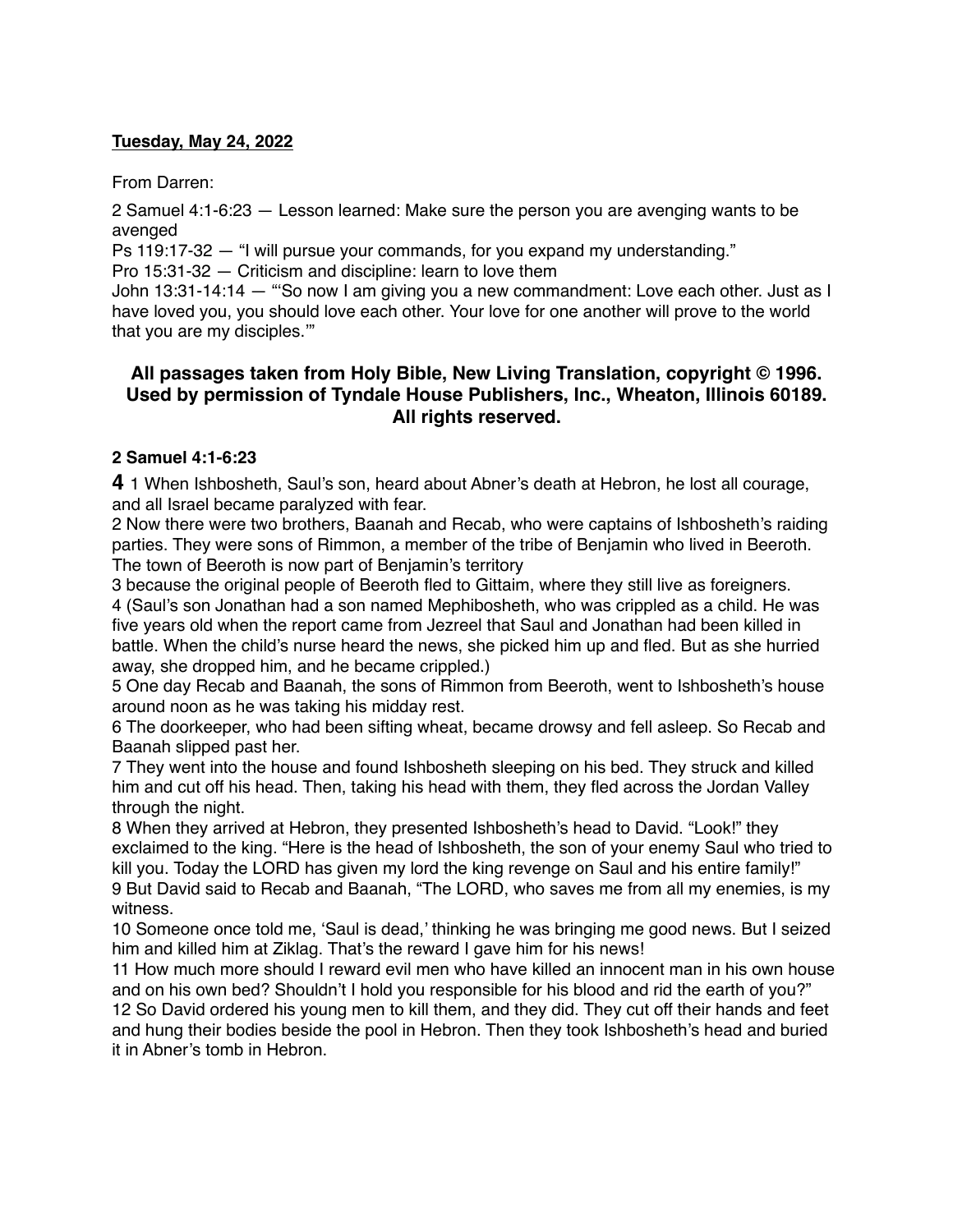**5** 1 Then all the tribes of Israel went to David at Hebron and told him, "We are your own flesh and blood.

2 In the past, when Saul was our king, you were the one who really led the forces of Israel. And the LORD told you, 'You will be the shepherd of my people Israel. You will be Israel's leader.'" 3 So there at Hebron, King David made a covenant before the LORD with all the elders of Israel. And they anointed him king of Israel.

4 David was thirty years old when he began to reign, and he reigned forty years in all. 5 He had reigned over Judah from Hebron for seven years and six months, and from Jerusalem he reigned over all Israel and Judah for thirty-three years.

6 David then led his men to Jerusalem to fight against the Jebusites, the original inhabitants of the land who were living there. The Jebusites taunted David, saying, "You'll never get in here! Even the blind and lame could keep you out!" For the Jebusites thought they were safe.

7 But David captured the fortress of Zion, which is now called the City of David.

8 On the day of the attack, David said to his troops, "I hate those 'lame' and 'blind' Jebusites. Whoever attacks them should strike by going into the city through the water tunnel. " That is the origin of the saying, "The blind and the lame may not enter the house."

9 So David made the fortress his home, and he called it the City of David. He extended the city, starting at the supporting terraces and working inward.

10 And David became more and more powerful, because the LORD God of Heaven's Armies was with him.

11 Then King Hiram of Tyre sent messengers to David, along with cedar timber and carpenters and stonemasons, and they built David a palace.

12 And David realized that the LORD had confirmed him as king over Israel and had blessed his kingdom for the sake of his people Israel.

13 After moving from Hebron to Jerusalem, David married more concubines and wives, and they had more sons and daughters.

14 These are the names of David's sons who were born in Jerusalem: Shammua, Shobab, Nathan, Solomon,

15 Ibhar, Elishua, Nepheg, Japhia,

16 Elishama, Eliada, and Eliphelet.

17 When the Philistines heard that David had been anointed king of Israel, they mobilized all their forces to capture him. But David was told they were coming, so he went into the stronghold.

18 The Philistines arrived and spread out across the valley of Rephaim.

19 So David asked the LORD, "Should I go out to fight the Philistines? Will you hand them over to me?" The LORD replied to David, "Yes, go ahead. I will certainly hand them over to you." 20 So David went to Baal-perazim and defeated the Philistines there. "The LORD did it!" David exclaimed. "He burst through my enemies like a raging flood!" So he named that place Baalperazim (which means "the Lord who bursts through").

 The Philistines had abandoned their idols there, so David and his men confiscated them. But after a while the Philistines returned and again spread out across the valley of Rephaim. And again David asked the LORD what to do. "Do not attack them straight on," the LORD replied. "Instead, circle around behind and attack them near the poplar trees.

24 When you hear a sound like marching feet in the tops of the poplar trees, be on the alert! That will be the signal that the LORD is moving ahead of you to strike down the Philistine army." 25 So David did what the LORD commanded, and he struck down the Philistines all the way from Gibeon to Gezer.

**6** 1 Then David again gathered all the elite troops in Israel, 30,000 in all.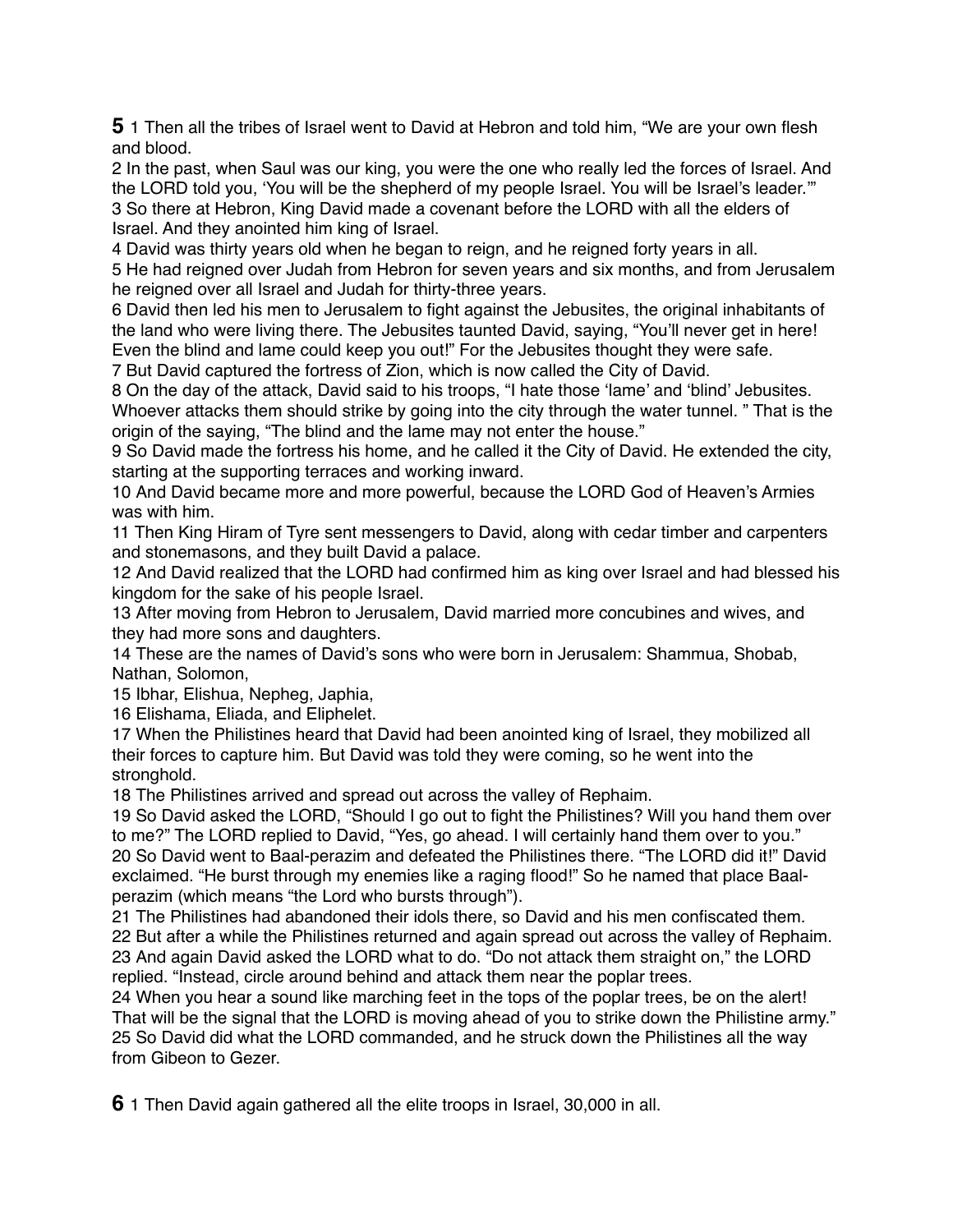2 He led them to Baalah of Judah to bring back the Ark of God, which bears the name of the LORD of Heaven's Armies, who is enthroned between the cherubim.

3 They placed the Ark of God on a new cart and brought it from Abinadab's house, which was on a hill. Uzzah and Ahio, Abinadab's sons, were guiding the cart

4 that carried the Ark of God. Ahio walked in front of the Ark.

5 David and all the people of Israel were celebrating before the LORD, singing songs and playing all kinds of musical instruments—lyres, harps, tambourines, castanets, and cymbals. 6 But when they arrived at the threshing floor of Nacon, the oxen stumbled, and Uzzah reached out his hand and steadied the Ark of God.

7 Then the LORD 's anger was aroused against Uzzah, and God struck him dead because of this. So Uzzah died right there beside the Ark of God.

8 David was angry because the LORD 's anger had burst out against Uzzah. He named that place Perez-uzzah (which means "to burst out against Uzzah"), as it is still called today.

9 David was now afraid of the LORD, and he asked, "How can I ever bring the Ark of the LORD back into my care?"

10 So David decided not to move the Ark of the LORD into the City of David. Instead, he took it to the house of Obed-edom of Gath.

11 The Ark of the LORD remained there in Obed-edom's house for three months, and the LORD blessed Obed-edom and his entire household.

12 Then King David was told, "The LORD has blessed Obed-edom's household and everything he has because of the Ark of God." So David went there and brought the Ark of God from the house of Obed-edom to the City of David with a great celebration.

13 After the men who were carrying the Ark of the LORD had gone six steps, David sacrificed a bull and a fattened calf.

14 And David danced before the LORD with all his might, wearing a priestly garment.

15 So David and all the people of Israel brought up the Ark of the LORD with shouts of joy and the blowing of rams' horns.

16 But as the Ark of the LORD entered the City of David, Michal, the daughter of Saul, looked down from her window. When she saw King David leaping and dancing before the LORD, she was filled with contempt for him.

17 They brought the Ark of the LORD and set it in its place inside the special tent David had prepared for it. And David sacrificed burnt offerings and peace offerings to the LORD .

18 When he had finished his sacrifices, David blessed the people in the name of the LORD of Heaven's Armies.

19 Then he gave to every Israelite man and woman in the crowd a loaf of bread, a cake of dates, and a cake of raisins. Then all the people returned to their homes.

20 When David returned home to bless his own family, Michal, the daughter of Saul, came out to meet him. She said in disgust, "How distinguished the king of Israel looked today, shamelessly exposing himself to the servant girls like any vulgar person might do!"

21 David retorted to Michal, "I was dancing before the LORD, who chose me above your father and all his family! He appointed me as the leader of Israel, the people of the LORD, so I celebrate before the LORD .

22 Yes, and I am willing to look even more foolish than this, even to be humiliated in my own eyes! But those servant girls you mentioned will indeed think I am distinguished!" 23 So Michal, the daughter of Saul, remained childless throughout her entire life.

#### **Psalm 119:17-32**

**119** 16 I will delight in your decrees and not forget your word.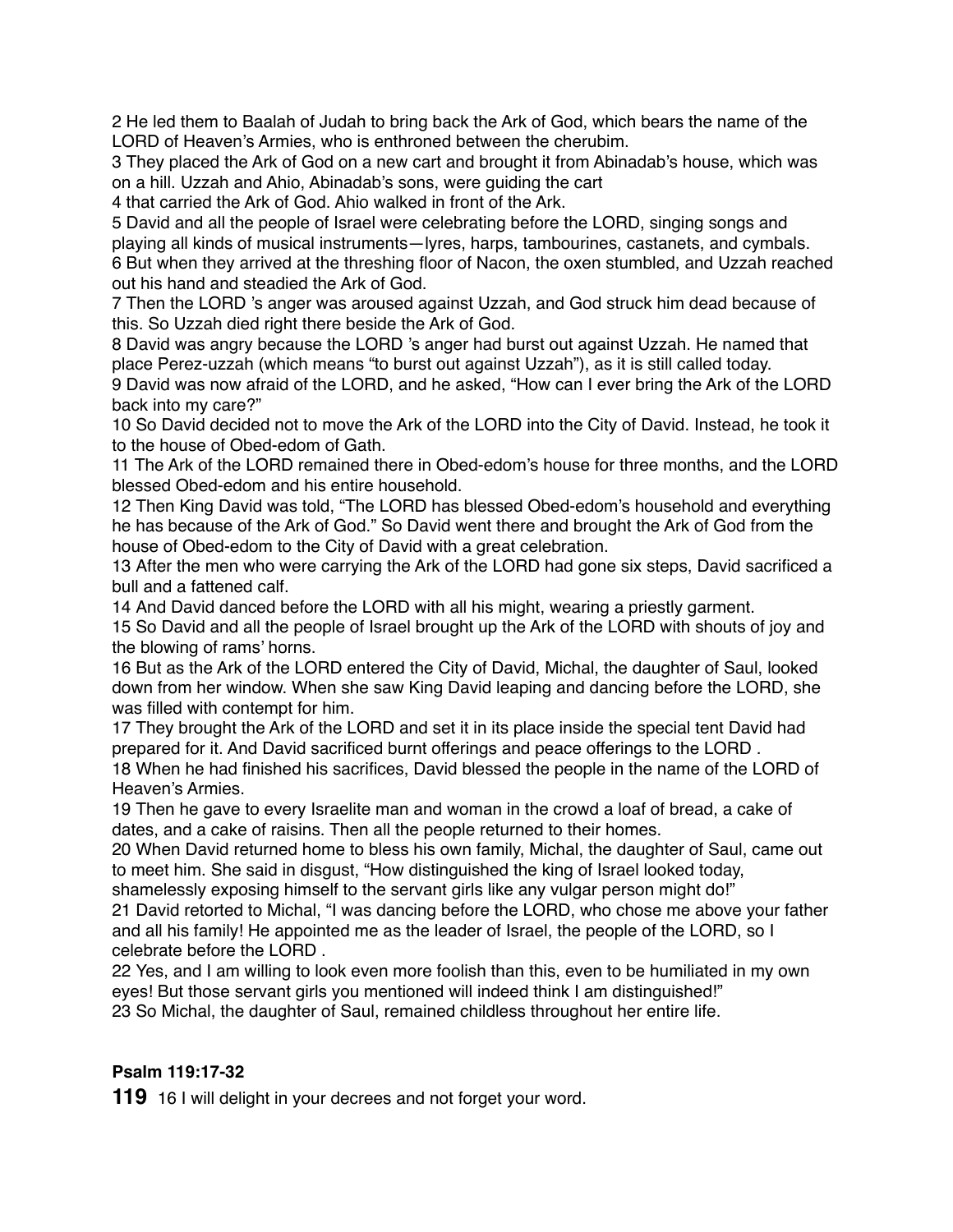Be good to your servant, that I may live and obey your word.

Open my eyes to see the wonderful truths in your instructions.

I am only a foreigner in the land. Don't hide your commands from me!

I am always overwhelmed with a desire for your regulations.

You rebuke the arrogant; those who wander from your commands are cursed.

Don't let them scorn and insult me, for I have obeyed your laws.

Even princes sit and speak against me, but I will meditate on your decrees.

Your laws please me; they give me wise advice.

I lie in the dust; revive me by your word.

I told you my plans, and you answered. Now teach me your decrees.

 Help me understand the meaning of your commandments, and I will meditate on your wonderful deeds.

I weep with sorrow; encourage me by your word.

Keep me from lying to myself; give me the privilege of knowing your instructions.

I have chosen to be faithful; I have determined to live by your regulations.

I cling to your laws. LORD, don't let me be put to shame!

I will pursue your commands, for you expand my understanding.

# **Proverbs 15:31-32**

31 If you listen to constructive criticism, you will be at home among the wise.

 If you reject discipline, you only harm yourself; but if you listen to correction, you grow in understanding.

#### **John 13:31-14:14**

31 As soon as Judas left the room, Jesus said, "The time has come for the Son of Man to enter into his glory, and God will be glorified because of him.

 And since God receives glory because of the Son, he will give his own glory to the Son, and he will do so at once.

 Dear children, I will be with you only a little longer. And as I told the Jewish leaders, you will search for me, but you can't come where I am going.

 So now I am giving you a new commandment: Love each other. Just as I have loved you, you should love each other.

Your love for one another will prove to the world that you are my disciples."

 Simon Peter asked, "Lord, where are you going?" And Jesus replied, "You can't go with me now, but you will follow me later."

"But why can't I come now, Lord?" he asked. "I'm ready to die for you."

 Jesus answered, "Die for me? I tell you the truth, Peter—before the rooster crows tomorrow morning, you will deny three times that you even know me.

1 "Don't let your hearts be troubled. Trust in God, and trust also in me.

 There is more than enough room in my Father's home. If this were not so, would I have told you that I am going to prepare a place for you?

 When everything is ready, I will come and get you, so that you will always be with me where I am.

And you know the way to where I am going."